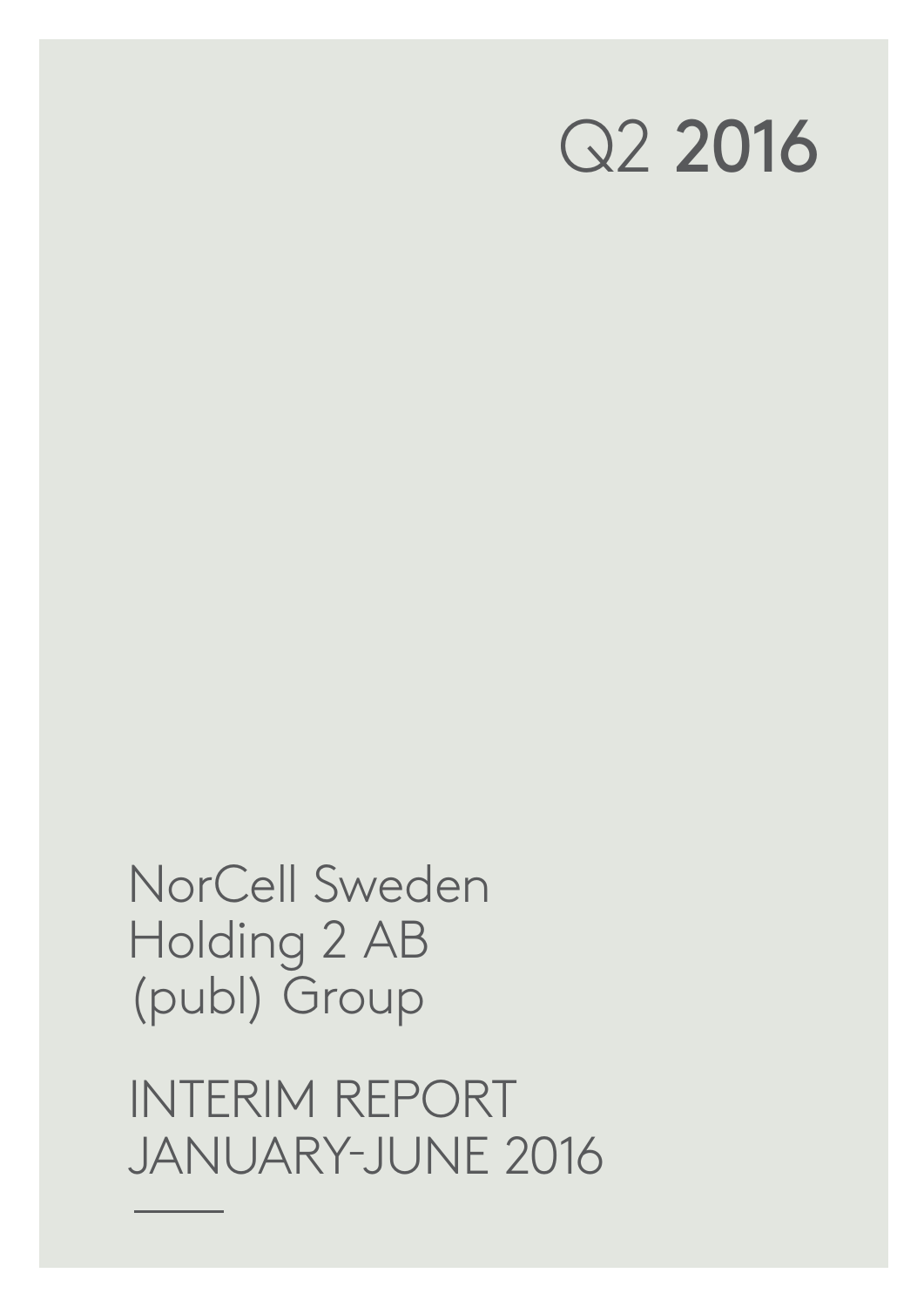### INTERIM REPORT JANUARY-JUNE 2016

### COM HEM ADDS NEXT MAJOR GROWTH DRIVER

#### SECOND QUARTER SUMMARY 2016

#### **Our consumer growth continues steadily:**

- •Number of unique consumer subscribers rose by 6,000 to record high 926,000.
- •Consumer churn rate of 13.1%, 0.8p.p. decrease from Q1 2016.
- •Record high consumer ARPU of 369 SEK.
- •Continued strong volume growth in broadband, up 10,000 to 679,000 RGUs.
- Digital-TV RGU's totalled 636,000, with a continued growth of 4,000 TiVo customers (penetration rate of 37%).

**B2B** continued to grow with 1,000 unique OnNet customers to a total of 18,000.

**Expansion into the Swedish SDU market and acquisition of Boxer Sweden** communicated in June as next major

- growth driver, see further page 3. • Expected to expand footprint by 40%, or 800,000 households, in coming years (homes passed).
- •Boxer adds 500,000 new customers, primarily in SDUs.
- •Acquisition expected to add SEK 300m in Underlying EBITDA annually from 2017.
- •Com Hem becomes a national operator with more than 1.4 million customers.

**Revenue** totalled SEK 1,300m (1,246 in Q2 2015), up 4.3%.

**Operating profit (EBIT)** increased by 5.5% to SEK 192m (182).

**Underlying EBITDA** increased by 4.1% to SEK 607m (583).

**Operating free cash flow** increased by 23.0% reaching SEK 409m (333) as a result of improved Underlying EBITDA and lower investments compared to Q2 last year.

**Net result** for the period almost doubled and amounted to SEK 82m (42).

**Earnings per share** increased to SEK 0.43 (0.20).

**Issue of** SEK 1,750m Senior Unsecured Notes extending maturity of debt portfolio at attractive interest rate.

#### **Financial key metrics1)**

|                                            |       | APR-JUN/Q2 |             |       | <b>JAN-JUN/6 MONTHS</b> |             |        |
|--------------------------------------------|-------|------------|-------------|-------|-------------------------|-------------|--------|
|                                            | 2016  | 2015       | Change      | 2016  | 2015                    | Change      | 2015   |
| Revenue, SEKm                              | 1,300 | 1,246      | 4.3%        | 2,576 | 2,474                   | 4.1%        | 5,000  |
| Underlying EBITDA, SEKm                    | 610   | 585        | 4.4%        | 1,218 | 1,165                   | 4.6%        | 2,357  |
| Underlying EBITDA margin, %                | 47.0  | 46.9       | 0.0 p.p.    | 47.3  | 47.1                    | 0.2 p.p.    | 47.1   |
| EBITDA, SEKm                               | 592   | 569        | 4.1%        | 1,198 | 1,116                   | 7.3%        | 2,290  |
| Operating profit (EBIT), SEKm              | 195   | 180        | 8.6%        | 405   | 350                     | 15.7%       | 745    |
| Net result for the period, SEKm            | 63    | $-79$      | 179.2%      | 122   | $-117$                  | 204.6%      | $-369$ |
| Earnings per share, SEK                    | 105   | $-132$     | 179.2%      | 203   | $-194$                  | 204.6%      | $-615$ |
| Capex, SEKm                                | 198   | 250        | $-21.0%$    | 407   | 513                     | $-20.7%$    | 991    |
| Capex as % of revenue                      | 15.2  | 20.1       | $-4.9$ p.p. | 15.8  | 20.8                    | $-4.9$ p.p. | 19.8   |
| Operating free cash flow, SEKm             | 413   | 334        | 23.3%       | 811   | 652                     | 24.4%       | 1,366  |
| Net debt at end of period, SEKm            | 9,038 | 8.884      | 1.7%        | 9,038 | 8.884                   | 1.7%        | 9,060  |
| Net debt/Underlying EBITDA LTM, multiple   | 3.8x  | 3.8x       | $-0.1x$     | 3.8x  | 3.8x                    | $-0.1x$     | 3.8x   |
| <sup>1)</sup> See page 15 for definitions. |       |            |             |       |                         |             |        |

The figures in this report refer to the second quarter of 2016 unless otherwise stated. Figures in brackets refer to the corresponding period last year.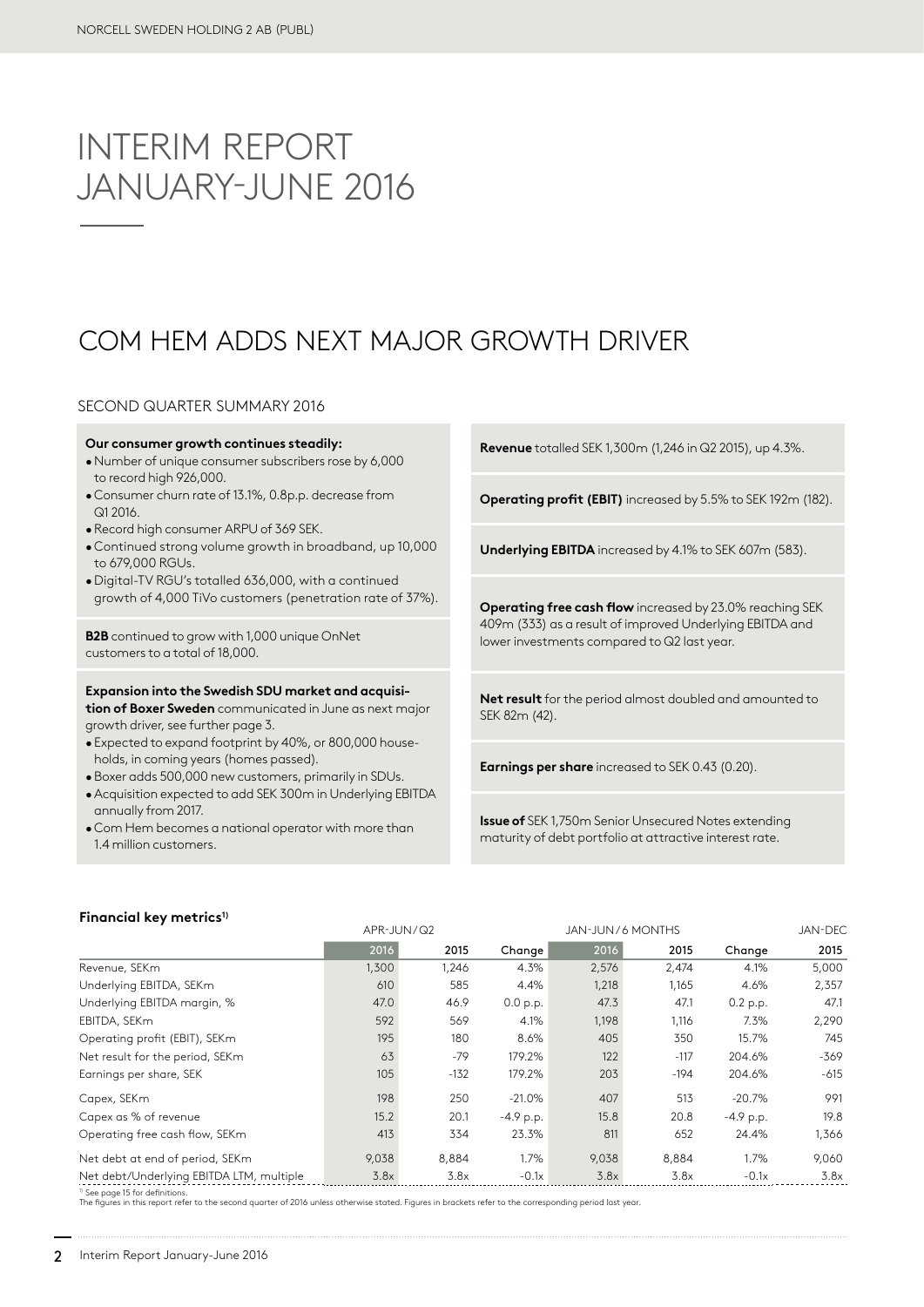### EXPANSION INTO THE SDU MARKET AND ACQUISITION OF BOXER SWEDEN

Following successful trials, Com Hem did in the second quarter decide to start its expansion into the single dwelling unit ("SDU") market in Sweden. To boost this expansion Com Hem did on June 8, enter into an agreement to acquire Boxer TV Access AB ("Boxer"), the pay TV operator in the digital terrestrial television ("DTT") network in Sweden, a wholly-owned subsidiary of Teracom Boxer Group AB ("Teracom") for an enterprise value of SEK 1,330m. Com Hem's trials in the SDU market, which began in the autumn 2015, have been successful. A significant rollout to fibre based networks beyond the coax footprint has begun and is estimated to be able to reach 800,000 SDU households via fibre (homes passed) over the coming years. The Com Hem SDU expansion programme is done by a combination of techniques including unbundling fibre, using third party open LAN networks and to a smaller extent building out Com Hem's own fibre coax network. Our ambition is that the SDU market will become the next major growth pillar for Com Hem turning the company into a true national operator in broadbandand TV-services.

Boxer is the pay TV operator in the DTT network in Sweden with approximately 500,000 subscribers predominantly in the SDU market. The fibre expansion in the SDU market has over the last years put pressure on Boxer's customer base. The Com Hem SDU expansion programme will enable Boxer to sell market leading bundled broadband- and TV-services to its customer base. The acquisition of Boxer thereby represents a highly attractive opportunity for Com Hem to accelerate its reach in the SDU market. The Boxer brand will be included in the acquisition and continue to operate as part of the Com Hem Group.

The acquisition is conditional on approval by the Government of Sweden and the Swedish Competition Authority and is expected to close in the second half of 2016.

#### **Financial effects of the SDU expansion**

 The total consideration for the Boxer transaction is SEK 1,550m (based on balance sheet as per March 31, 2016), payable in cash at closing. Including Boxer's net cash position of approximately SEK 220m (as per March 31, 2016), the acquisition is expected to impact Com Hem's net debt position by approximately SEK 1,330m. The acquisition will be financed by a new three year SEK 800m credit facility and existing unutilised credit facilities.

Com Hem expects that the acquisition of Boxer will on an annual basis add approximately SEK 300m of additional Underlying EBITDA to the Com Hem Group (adjusted to Com Hem's accounting principles and including synergies of at least SEK 50m), and an annual operating free cash Flow of approximately SEK 200m. The Enterprise Value represents a multiple of 4.4x estimated Underlying EBITDA LTM (adjusted for Com Hem's accounting principles). Adjusted for the acquisition, Com Hem's net debt/Underlying EBITDA LTM multiple would have been 3.9x as per March 31, 2016 versus 3.8x reported. Com Hem expects restructuring charges of approximately SEK 75m as part of the transaction.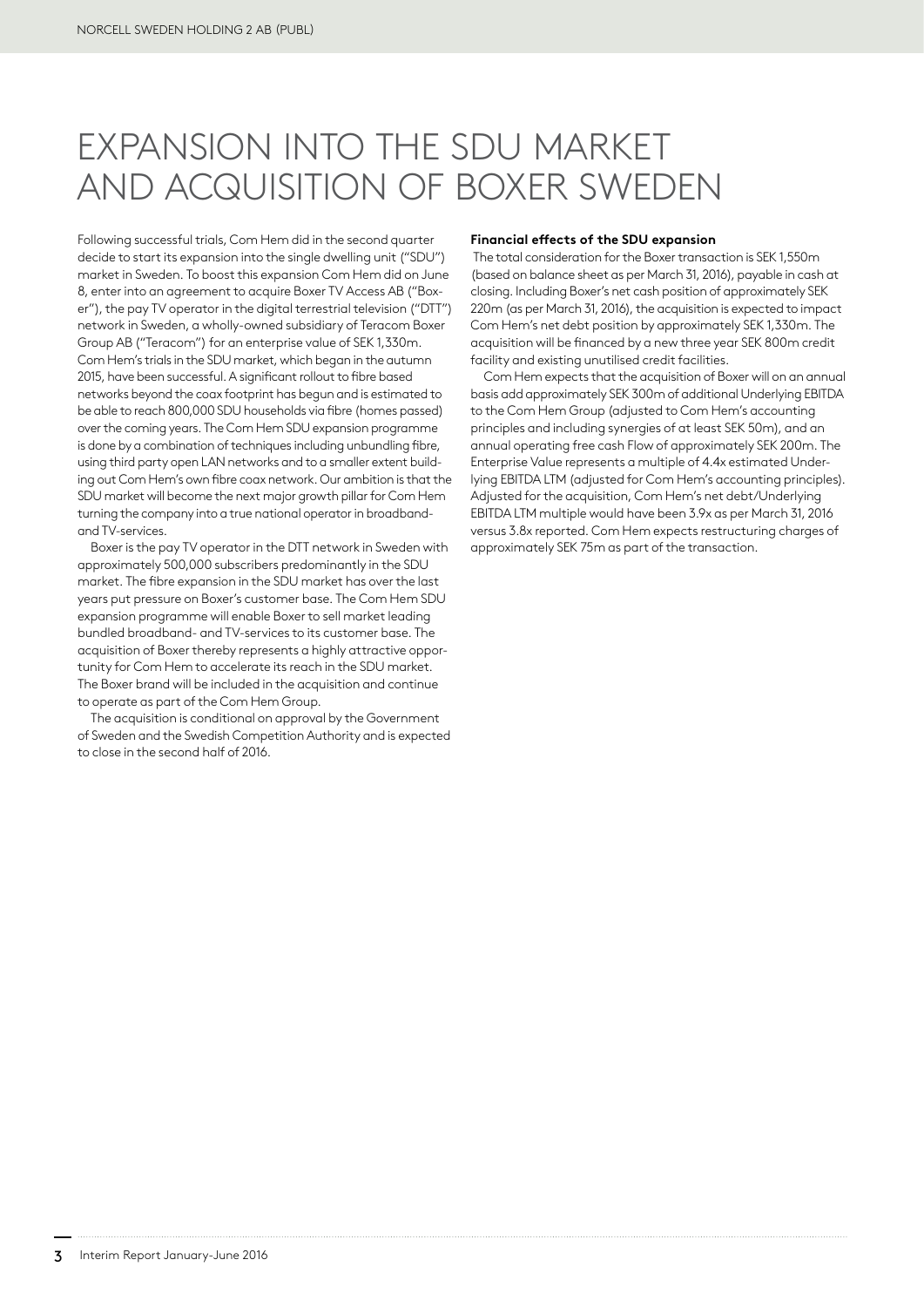# OPERATIONAL DEVELOPMENT

|                                                                                                                                                                                                                            |       | 2015  |       |       | 2016  |       |
|----------------------------------------------------------------------------------------------------------------------------------------------------------------------------------------------------------------------------|-------|-------|-------|-------|-------|-------|
| Operational key metrics <sup>1)</sup>                                                                                                                                                                                      | Q1    | Q2    | Q3    | $Q$ 4 | Q1    | Q2    |
| Homes connected, thousands                                                                                                                                                                                                 | 1,920 | 1,930 | 1,942 | 1,968 | 1.988 | 2,045 |
| Unique consumer subscribers, thousands                                                                                                                                                                                     | 888   | 894   | 903   | 911   | 920   | 926   |
| Unique consumer subscribers as % of homes connected, %                                                                                                                                                                     | 46.3  | 46.3  | 46.5  | 46.3  | 46.3  | 45.3  |
| Consumer RGUs per unique consumer subscriber, ratio                                                                                                                                                                        | 1.80  | 1.79  | 1.78  | 1.77  | 1.76  | 1.74  |
| Consumer churn as % of unique consumer subscribers, %                                                                                                                                                                      | 13.3  | 13.7  | 12.9  | 12.9  | 13.9  | 13.1  |
| <b>Consumer RGUs thousands</b>                                                                                                                                                                                             |       |       |       |       |       |       |
| <b>Broadband</b>                                                                                                                                                                                                           | 628   | 637   | 648   | 658   | 669   | 679   |
| Digital-TV                                                                                                                                                                                                                 | 625   | 627   | 631   | 635   | 635   | 636   |
| - of which TiVo customers                                                                                                                                                                                                  | 189   | 204   | 213   | 224   | 228   | 233   |
| Fixed telephony                                                                                                                                                                                                            | 342   | 337   | 331   | 322   | 314   | 300   |
| Total consumer RGUs                                                                                                                                                                                                        | 1,595 | 1,600 | 1,610 | 1,616 | 1,619 | 1,615 |
| Unique B2B subscribers, thousands                                                                                                                                                                                          |       |       |       |       |       |       |
| OnNet                                                                                                                                                                                                                      | 10    | 13    | 14    | 16    | 17    | 18    |
| OffNet                                                                                                                                                                                                                     | 50    | 48    | 48    | 46    | 45    | 42    |
| Total unique B2B subscribers                                                                                                                                                                                               | 61    | 61    | 62    | 62    | 62    | 61    |
| ARPU, SEK                                                                                                                                                                                                                  |       |       |       |       |       |       |
| Consumer                                                                                                                                                                                                                   | 358   | 361   | 363   | 363   | 364   | 369   |
| Network operator <sup>2)</sup>                                                                                                                                                                                             | 35    | 34    | 33    | 33    | 32    | 31    |
| B <sub>2</sub> B                                                                                                                                                                                                           | 429   | 424   | 415   | 431   | 430   | 436   |
| <sup>1)</sup> For the quarter, and on the last date of each quarter.<br><sup>2)</sup> Revenue previously reported as landlord revenue and revenue from communication operator services (iTUX), divided by homes connected. |       |       |       |       |       |       |

Comparison between second quarter 2016 and second quarter 2015, unless otherwise stated.

#### **Homes connected**

In the second quarter, the number of homes connected increased by 57,000 homes to 2,045,000 at the end of the period. The increase was derived from the addition of open LANs.

#### **Unique consumer subscribers**

The number of unique consumer subscribers continued to increase in the second quarter, up 6,000 to 926,000. The increase was mainly a result of strong growth in broadband subscribers.

#### **Consumer churn rate**

The churn rate, expressed as the percentage of consumer subscribers, was 13.1% in the second quarter, which is a decrease of 0.8 p.p. compared to the consumer churn of 13.9 % for the first quarter 2016. The decreased churn for the second quarter was expected following the pricing activities in the first quarter. Staying committed to our customer satisfaction focus, we expect the churn rate to continue trending slightly downward over time.

#### **Consumer RGUs**

In the second quarter, the number of consumer RGUs was 1,615,000 a decrease of 3,000 compared to last quarter which is caused by a reduction of fixed telephony RGUs offset by continued growth in broadband RGUs.

The number of broadband RGUs rose by 10,000 in the second quarter to an all time high of 679,000 which was in line with the growth seen in previous quarters, despite the pricing activities carried out in the first quarter. The proportion of new broadband subscribers who purchased broadband speeds of 100 Mbit/s exceeded 80%.

The number of digital-TV RGUs increased by 1,000 during the quarter to a total of 636,000 RGUs , that also an all time high. During the quarter, TiVo customers grew by 4,000 to 233,000, corresponding to 37% of the total digital-TV base.

The number of fixed-line telephony RGUs was 300,000, down

14,000 compared with the preceding quarter which is a consequence of the pricing activities.

#### **Consumer ARPU**

Consumer ARPU increased by SEK 6 in the quarter to SEK 369 following the pricing activities carried out in the first quarter as well as an improved mix for broadband and digital-TV.

#### **Network operator ARPU**

Network operator ARPU amounted to SEK 31 for the quarter, which is SEK 1 down compared to the preceding quarter. The decline in ARPU is partly due to growth of homes connected via open LANs, where Com Hem does not provide any basic TV package and does not, therefore, receive any landlord revenue. The remaining portion of the decline was mainly attributable to lower prices arising from contract renegotiations.

#### **Unique B2B subscribers**

The number of unique B2B subscribers was 61,000. Our high margin OnNet subscribers continued to grow by 1,000, but was offset by a decline in the legacy OffNet business of 3,000 subscribers. The decrease is a consequence of focus being more on adding new customers to the OnNet business.

#### **B2B ARPU**

B2B ARPU was SEK 436 in the second quarter, which is an increase of SEK 6 compared to the preceding quarter. The increase was an effect of improved ARPU for both OnNet and OffNet customers.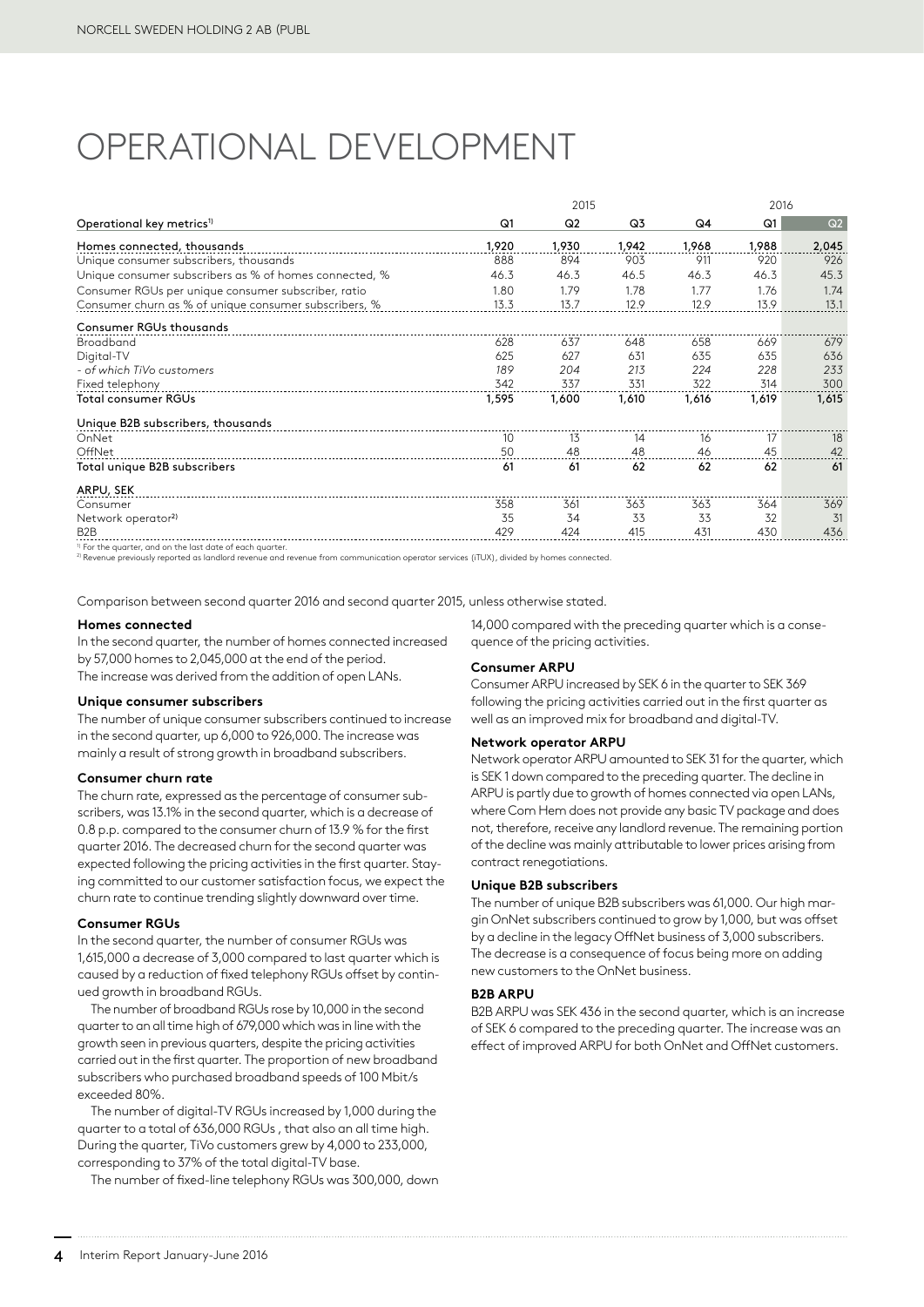### FINANCIAL OVERVIEW

|                                   |          | APR-JUN/Q2<br>JAN-JUN/6 MONTHS |           |          |          |           | JAN-DEC         |  |
|-----------------------------------|----------|--------------------------------|-----------|----------|----------|-----------|-----------------|--|
| Financial summary, SEKm           | 2016     | 2015                           | Change    | 2016     | 2015     | Change    | 2015            |  |
| Revenue                           |          |                                |           |          |          |           |                 |  |
| Consumer                          | 1,020    | 962                            | 6.0%      | 2,016    | 1.904    | 5.9%      | 3,863           |  |
| Network operator                  | 191      | 197                            | $-3.2%$   | 383      | 396      | $-3.5%$   | 786             |  |
| B <sub>2</sub> B                  | 80       | 77                             | 3.9%      | 161      | 154      | 4.4%      | 311             |  |
| Other revenue                     | R        | $\circ$                        | $-7.1\%$  | 16       | 19       | $-19.2%$  | 4C              |  |
| Revenue                           | 1,300    | 1,246                          | 4.3%      | 2.576    | 2,474    | 4.1%      | 5,000           |  |
| Operating expenses                | $-1.104$ | $-1.066$                       | 3.6%      | $-2.170$ | $-2.123$ | 2.2%      | $-4.255$        |  |
| Operating profit (EBIT)           | 195      | 180                            | 8.6%      | 405      | 350      | 15.7%     | 745             |  |
| Net financial income and expenses | $-123$   | $-282$                         | -56.5%    | $-246$   | $-500$   | $-50.7\%$ | $-1.217$        |  |
| Income taxes                      | $-10$    | 23                             | $-142.5%$ | $-37$    | 33       | $-210.9%$ | 10 <sup>7</sup> |  |
| Net result for the period         | 63       | -79                            | 179.2%    | 122      | $-117$   | 204.6%    | -369            |  |

Comparisons between second quarter of 2016 and second quarter of 2015, unless otherwise stated.

#### **Total revenue**

Total revenue for the quarter rose SEK 53m, or 4.3% to SEK 1,300m, compared with the second quarter of 2015. For the first six months, revenue rose by SEK 102m to a total of SEK 2,576m, corresponding to a growth of 4.1% compared to last year.

#### **Consumer services**

For the quarter, revenue from consumer services rose by 6.0% or SEK 57m, to a total of SEK 1,020m. For the first six months, revenue from consumer services rose by 5.9% or SEK 113m to SEK 2,016m. The increase for the quarter as well as the first six months was attributable to higher revenue from broadband and digital-TV services, partly offset by a decline in revenue from fixed-telephony services.

For the quarter, revenue from broadband services rose SEK 49m, or 11.7%, and amounted to SEK 462m. For the first six months, revenue from broadband services rose by SEK 97m, or 12.0%, to a total of SEK 905m. The increase in broadband revenue is attributable to RGU growth, an improved speed mix due to continued strong demand for our high-speed broadband packages, and the price adjustments implemented during the first quarter of 2016.

For the quarter, revenue from digital-TV rose by SEK 20m or 4.5%, to a total of SEK 465m. For the first six months, revenue from digital-TV rose by SEK 34m or 3.8%, to a total of SEK 921m. The increase in digital-TV revenue was mainly due to RGU growth versus Q2 last year, a higher proportion of customers with TiVo packages, and the price adjustments implemented during the first quarter of 2016.

For the quarter, revenue from fixed-line telephony decreased by SEK 12m and amounted to SEK 66m. For the first six months, revenue from fixed-line telephony decreased by SEK 19m, to a total of SEK 136m. The decrease is mainly explained by a structural decline in fixed telephony variable usage.

#### **Network Operator services**

Revenue from network operator services declined SEK 6m and amounted to SEK 191m for the second quarter. For the first six months, revenue from network operator services declined SEK 14m and amounted to SEK 383m. The decline was attributable to a decline in landlord revenue, partly offset by higher communication operator revenue from iTUX.

#### **B2B services**

Revenue from B2B services rose by SEK 3m to SEK 80m for the second quarter. For the first six months, revenue from B2B services rose by SEK 7m or 4.4% to a total of SEK 161m.

For the quarter, OnNet revenue increased by SEK 9m corresponding to a growth of 62,9%. The increase in the high margin OnNet revenue was partly offset by lower revenue from the low margin OffNet legacy business, mainly due to lower variable telephony revenue.

#### **Operating expenses**

Operating expenses amounted to SEK 1,104m, up SEK 38m compared to the second quarter 2015. The increase was driven by higher variable costs as a result of volume driven revenue growth, as well as additional marketing costs related to the rebranding that took place in the beginning of April. For the first six months operating expenses amounted to SEK 2,170m, up SEK 47m or 2.2% compared to the same period 2015.

#### **Operating profit (EBIT)**

Operating profit for the second quarter amounted to SEK 195m, an increase of SEK 15m or 8.6% compared to the second quarter 2015, as a result of revenue growth. For the first six months, operating profit amounted to SEK 405m, an increase of SEK 55m or 15.7% compared to the same period in 2015.

#### **Net financial income and expenses**

Net financial income and expenses amounted to a net expense of SEK 123m, compared with a net expense of SEK 282m in the second quarter 2015. For the first six months, net financial income and expenses amounted to a net expense of SEK 246m, compared with a net expense of SEK 500m in 2015. The positive change is a result of a reduced blended interest rate on the Group's debt, following refinancing of the EUR Senior Notes in the fourth quarter last year as well as lower market rates. Average blended interest rates on the Group's external debt portfolio declined to 2.9% compared with 4.4% for the full year 2015.

#### **Income taxes**

The Group recognised a deferred tax expense of SEK 10m for the quarter and SEK 37m for the first six months. The taxable profit for the quarter was offset against previously recognised tax losses carry forwards, which had a remaining balance of approximately SEK 2.0bn at the end of the quarter.

#### **Net result for the period**

Net result for the quarter totalled SEK 63m, compared to SEK -79m for the second quarter of 2015. For the first six months, net result totalled SEK 122m, compared to SEK -117m for the first six months in 2015.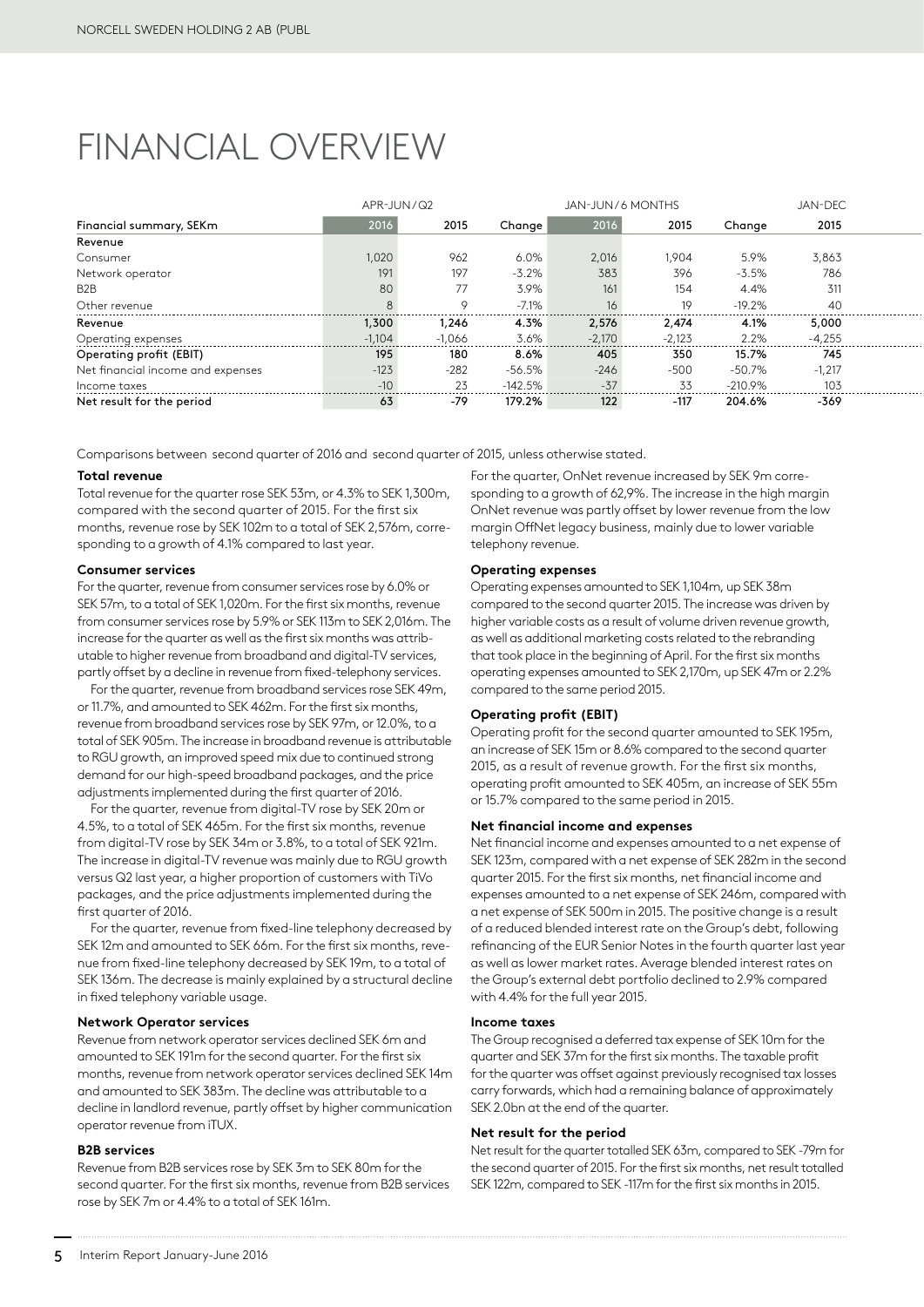|                                                                               | APR-JUN/Q2 |      |             |       | <b>JAN-JUN/6 MONTHS</b> |           | JAN-DEC      |
|-------------------------------------------------------------------------------|------------|------|-------------|-------|-------------------------|-----------|--------------|
| Reconciliation between Operating profit (EBIT)<br>and Underlying EBITDA, SEKm | 2016       | 2015 | Change      | 2016  | 2015                    | Change    | 2015         |
| Operating profit (EBIT)                                                       | 195        | 180  | 8.6%        | 405   | 350                     | 15.7%     | 745          |
| Depreciation & amortisation per function                                      |            |      |             |       |                         |           |              |
| - Cost of services sold                                                       | 209        | 195  | 7.2%        | 414   | 380                     | 8.9%      | 778          |
| - Selling expenses                                                            | 183        | 188  | $-2.7\%$    | 367   | 372                     | $-1.3%$   | 742          |
| - Administrative expenses                                                     | 5          | 6    | $-14.5%$    | 11    | 13                      | $-15.3%$  | 25           |
| Total depreciation & amortisation                                             | 397        | 389  | 2.0%        | 793   | 765                     | 3.5%      | 1,545        |
| <b>EBITDA</b>                                                                 | 592        | 569  | 4.1%        | 1,198 | 1,116                   | 7.3%      | 2,290        |
| EBITDA margin, %                                                              | 45.6       | 45.7 | $-0.1 p.p.$ | 46.5  | 45.1                    | 1.4 p.p.  | 45.8         |
| <b>Disposals</b>                                                              |            | 9    | -64.1%      |       | 9                       | $-64.1%$  | 9            |
| Operating currency loss/gains                                                 | $-1$       | $-2$ | $-59.0\%$   | $-2$  | 9                       | $-123.2%$ | <sup>8</sup> |
| Non-recurring items                                                           | 15         | 8    | 87.8%       | 20    | 31                      | -36.8%    | 49           |
| <b>Underlying EBITDA</b>                                                      | 610        | 585  | 4.4%        | 1,218 | 1,165                   | 4.6%      | 2,357        |
| Underlying EBITDA margin, %                                                   | 47.0       | 46.9 | 0.0 p.p.    | 47.3  | 47.1                    | 0.2 p.p.  | 47.1         |

Comparisons between second quarter of 2016 and second quarter of 2015, unless otherwise stated.

#### **Underlying EBITDA**

**EBITDA**

For the quarter, Underlying EBITDA rose by SEK 25m or 4.4% to SEK 610m and the Underlying EBITDA margin was 47.0%. For the first six months, Underlying EBITDA rose by SEK 53m to SEK 1,218m and the Underlying EBITDA margin was 47.3%. The increase in Underlying EBITDA was due to revenue growth, partly offset by additional marketing costs attributable to the rebranding of Com Hem in the beginning of April. In spite of the additional marketing costs during the second quarter, the Underlying EBITDA margin rose with 0.2 p.p. for the first six months.

EBITDA rose by SEK 23m reaching SEK 592m for the quarter. The increase in EBITDA was attributable to increased Underlying EBITDA

#### contribution of SEK 25m compared with the second quarter of 2015. The EBITDA margin decreased to 45.6%, from 45.7% for the second quarter 2015. For the first six months, EBITDA rose by SEK 82m reaching SEK 1,198m. The EBITDA margin was equal to 46.5% compared to 45.1% for 2015.

#### **Depreciation and amortisation**

Depreciation and amortisation rose SEK 8m to SEK 397m for the quarter. For the first six months, depreciation and amortisation rose by SEK 27m to a total of SEK 793m. The increase for the quarter as well as the first six months is explained by higher depreciation and amortisation on IT investments (cost of services sold) and CPEs (cost of services sold), partly offset by lower amortisation of capitalised sales commission (selling expenses).

|                                        |        | APR-JUN/Q2 |           |        | JAN-JUN/6 MONTHS |           | <b>JAN-DEC</b> |
|----------------------------------------|--------|------------|-----------|--------|------------------|-----------|----------------|
| Operating free cash flow, SEKm         | 2016   | 2015       | Change    | 2016   | 2015             | Change    | 2015           |
| <b>Underlying EBITDA</b>               | 610    | 585        | 4.4%      | 1.218  | 1.165            | 4.6%      | 2,357          |
| Capital expenditure                    |        |            |           |        |                  |           |                |
| Network related                        | -76    | -99        | $-23.0%$  | $-148$ | $-163$           | $-97%$    | -332           |
| CPEs and capitalised sales commissions | $-68$  | $-106$     | $-35.9\%$ | $-169$ | $-255$           | $-33.7\%$ | -486           |
| IT investments                         | $-33$  | $-31$      | 6.6%      | $-63$  | -66              | $-4.5%$   | $-128$         |
| Other capex                            | $-20$  | $-14$      | 42.7%     | $-27$  | $-29$            | $-5.3%$   | $-45$          |
| Total capital expenditure              | $-198$ | $-250$     | $-21.0%$  | $-407$ | $-513$           | $-20.7%$  | $-991$         |
| Operating free cash flow               | 413    | 334        | 23.3%     | 811    | 652              | 24.4%     | 1.366          |

Comparisons between second quarter of 2016 and second quarter of 2015, unless otherwise stated.

#### **Capital expenditure (Capex)**

For the quarter, capital expenditure amounted to SEK 198m, comprising 15.2% of total revenue. The decline of SEK 53m, compared to the second quarter 2015, was largely a result of lower investments in the Network, CPE and capitalised sales commission.For the first six months, capital expenditure amounted to SEK 407m, comprising 15.8% of total revenue. The decline in capital expenditure compared to same periods in 2015 is explained by a combination of a frontloaded investment cycle in 2015 and 2016 investment phasing which is more weighted towards the second half of the year where we, among other things, will focus investments on extending our own backbone and over time reduce the portion of

leased fibre capacity in the network. The lower capital expenditure level in CPE investments and capitalised sales commissions is a result of a shift in growth, from purely volume-driven growth to a combination of volume and price-driven growth.

#### **Operating free cash flow**

Operating free cash flow increased by SEK 78m or 23.3%in the second quarter, reaching SEK 413m. The increase in operating free cash flow for the first six months equalled SEK 159m or 24.4%, reaching a total of SEK 811m. The increase was a result of higher Underlying EBITDA contribution as well as lower investments compared with the same period in 2015.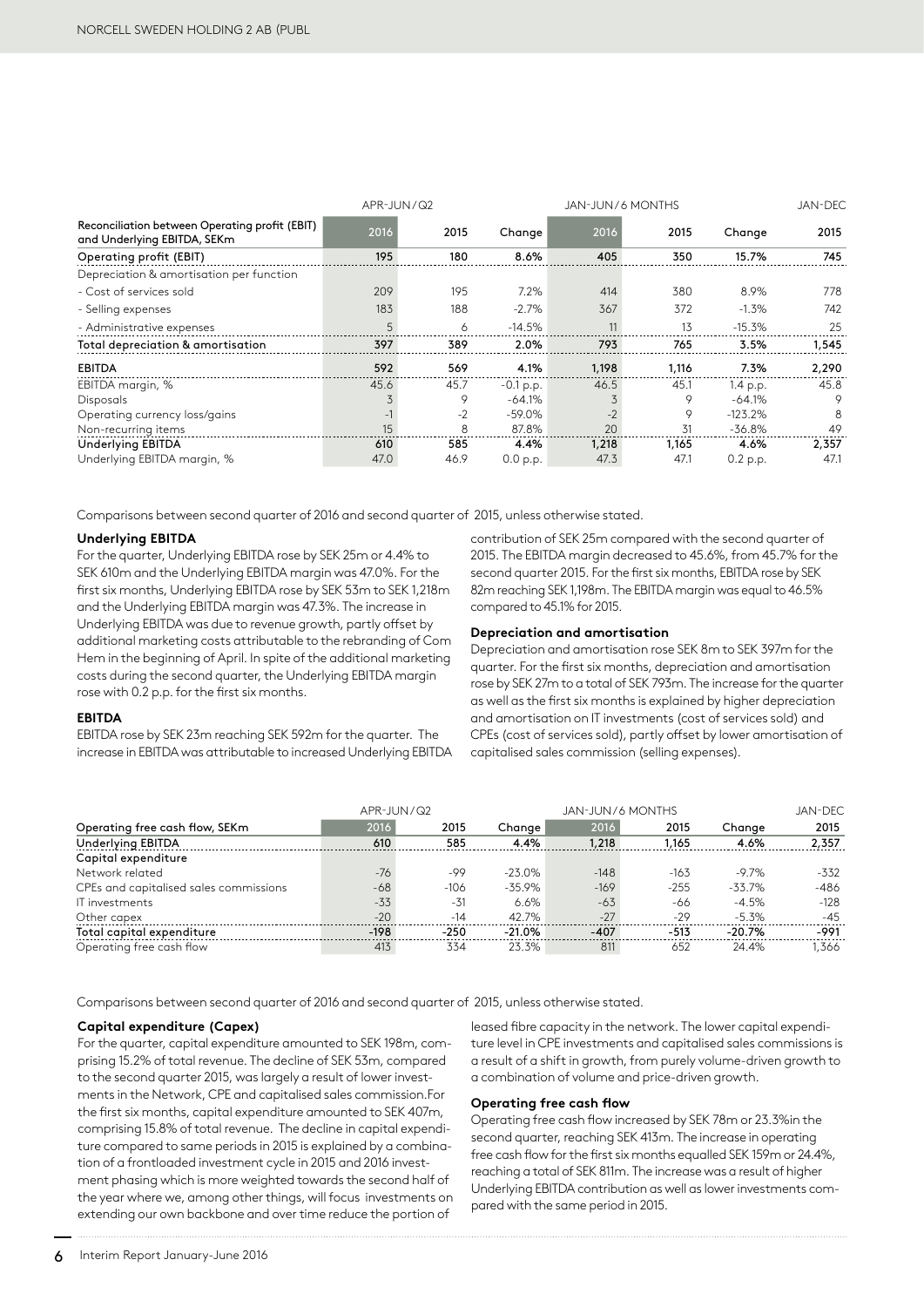### FINANCIAL POSITION

#### **Liquidity**

At June 30, 2016, the Group's total available funds amounted to SEK 3,422m (SEK 1,363m at December 31, 2015), of which cash and cash equivalents was SEK 622m (SEK 713m at December 31, 2015) and unutilised credit facilities was SEK 2,800m (SEK 650m at December 31, 2015).

#### **Net debt**

At June 30, 2016, the Group's net debt amounted to SEK 9,038m (SEK 9,060m at December 31, 2015), while net debt/Underlying EBITDA LTM was a multiple of 3.8x (3.8x at December 31, 2015), which is in line with the targeted leverage of 3.5-4.0x.

| <b>OUTSTANDING DEBT</b>                      |               |                      |                     |                 |                   |
|----------------------------------------------|---------------|----------------------|---------------------|-----------------|-------------------|
| June 30, 2016, SEKm                          | Maturity date | Interest base/coupon | <b>Total credit</b> | Utilised amount | Unutilised amount |
| Bank debt                                    |               |                      |                     |                 |                   |
| Facility A                                   | Jun 26, 2019  | Floating             | 3.500               | 3.500           |                   |
| Revolving Credit Facility                    | Jun 26, 2019  | Floating             | 2,000               |                 | 2,000             |
| Incremental Facility 2                       | Jun 26, 2019  | Floating             | 375                 | 375             |                   |
| Incremental Facility 4                       | Jun 26, 2019  | Floating             | 1.000               | 1.000           |                   |
| Incremental Facility 6                       | Dec 31, 2017  | Floating             | 500                 | 500             |                   |
| Incremental Facility 7                       | Jun 26, 2019  | Floatina             | 800                 |                 | 800               |
| Outstanding notes at fixed<br>interest rates |               |                      |                     |                 |                   |
| SEK 2.500m Senior Notes                      | Nov 4, 2019   | Fixed   5.25%        | 2.500               | 2.500           |                   |
| SEK 1,750m Senior Notes                      | Jun 23, 2021  | Fixed   3.625%       | 1.750               | 1,750           |                   |
| Total credit facilities <sup>1)</sup>        |               |                      | 12,425              | 9.625           | 2,800             |

1) In addition to the above credit facilities Com Hem holds interest-bearing financial lease liabilities totalling SEK 35m.

#### **Financing**

On June 10, 2016, Com Hem announced the issue of new Senior Notes, in the total amount of SEK 1,750m. The new notes have a fixed rate coupon of 3.625% and matures in June 2021. The proceeds from the issue was used to prepay Incremental Facility 3 (SEK 500m) due in March 2017, and to amortise on the Revolving Credit Facility. Including the new notes, the average interest rate of the Group's debt portfolio is, and is expected to remain, at approximately 3% given current market interest rates.

The announced Boxer acquisition is expected to impact Com Hem's net debt position by approximately SEK 1,330m. The acquisition will be financed with a combination of a new three year SEK 800m credit facility (Incremental Facility 7 in the table above), cash and drawings under the Revolving Credit Facility.

At June 30, 2016, the Group's total credit facilities, including the two outstanding SEK bonds and the newly committed credit facility, amounted to SEK 12,425m, with an average remaining term of 3.3 years.

#### **Loan conditions**

The loan facilities with credit institutions are conditional on the Group continually satisfying a predetermined financial key metric, referred to as the covenant. The covenant is consolidated net debt in relation to consolidated Underlying EBITDA LTM.

In addition, there are provisions and limitations in loan agreements for the credit facilities with credit institutions and the bond loans regarding further debt gearing, guarantee commitments and pledging, material changes to operating activities, as well as acquisitions and divestments. The conditions were met with a solid margin as per June 30, 2016.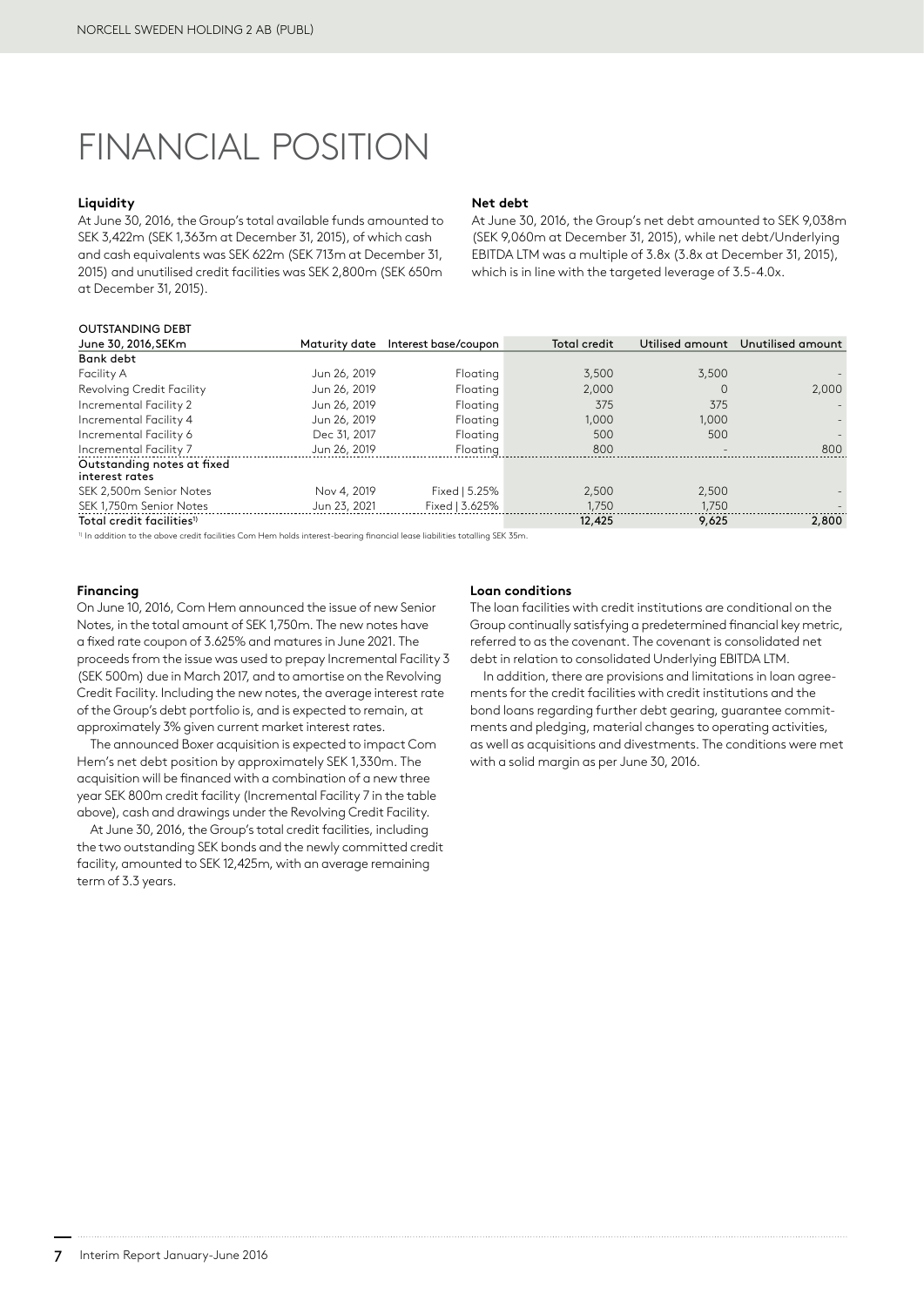### CONDENSED CONSOLIDATED INCOME STATEMENT

|                                                          |        | APR-JUN/Q2 | JAN-JUN/6 MONTHS |          | <b>JAN-DEC</b> |
|----------------------------------------------------------|--------|------------|------------------|----------|----------------|
| <b>SEKm</b>                                              | 2016   | 2015       | 2016             | 2015     | 2015           |
| Revenue                                                  | 1,300  | 1,246      | 2,576            | 2,474    | 5,000          |
| Cost of services sold                                    | $-642$ | $-619$     | $-1,282$         | $-1,213$ | $-2,464$       |
| Gross profit                                             | 658    | 627        | 1,294            | 1,261    | 2,536          |
| Selling expenses                                         | $-381$ | $-380$     | $-744$           | $-770$   | $-1,516$       |
| Administrative expenses                                  | $-76$  | $-62$      | $-145$           | $-127$   | $-269$         |
| Other operating income and expenses                      | $-4$   | -5         | 0                | $-13$    | -6             |
| Operating profit                                         | 195    | 180        | 405              | 350      | 745            |
| Financial income and expenses                            | $-123$ | $-282$     | $-246$           | $-500$   | $-1,217$       |
| Result after financial items                             | 73     | $-102$     | 159              | $-150$   | -472           |
| Income taxes                                             | $-10$  | 23         | $-37$            | 33       | 103            |
| Net result for the period                                | 63     | $-79$      | 122              | $-117$   | -369           |
| Average number of outstanding shares, thousands          | 600    | 600        | 600              | 600      | 600            |
| Basic earnings per share, SEK                            | 105    | $-132$     | 203              | $-194$   | $-615$         |
| Average number of outstanding shares, diluted, thousands | 600    | 600        | 600              | 600      | 600            |
| Diluted earnings per share, SEK                          | 105    | $-132$     | 203              | $-194$   | $-615$         |

# CONSOLIDATED STATEMENT OF COMPREHENSIVE INCOME

|                                                              |       | APR-JUN/Q2 |       | JAN-JUN/6 MONTHS |        |
|--------------------------------------------------------------|-------|------------|-------|------------------|--------|
| SEKm                                                         | 2016  | 2015       | 2016  | 2015             | 2015   |
| Net result for the period                                    | 63    | $-79$      | 122   | $-117$           | $-369$ |
| Other comprehensive income                                   |       |            |       |                  |        |
| Items that will not be reclassified to net profit or loss    |       |            |       |                  |        |
| Revaluation of defined-benefit pension obligations           | $-38$ | 40         | -65   | 40               | 75     |
| Tax on items that will not be reclassified to profit or loss |       | $-9$       | 14    | $-Q$             | $-16$  |
| Other comprehensive income for the period, net of tax        | -30   | 31         | $-50$ | 31               | 58     |
| Total comprehensive income for the period                    | 33    | -48        | 71    | -85              | $-310$ |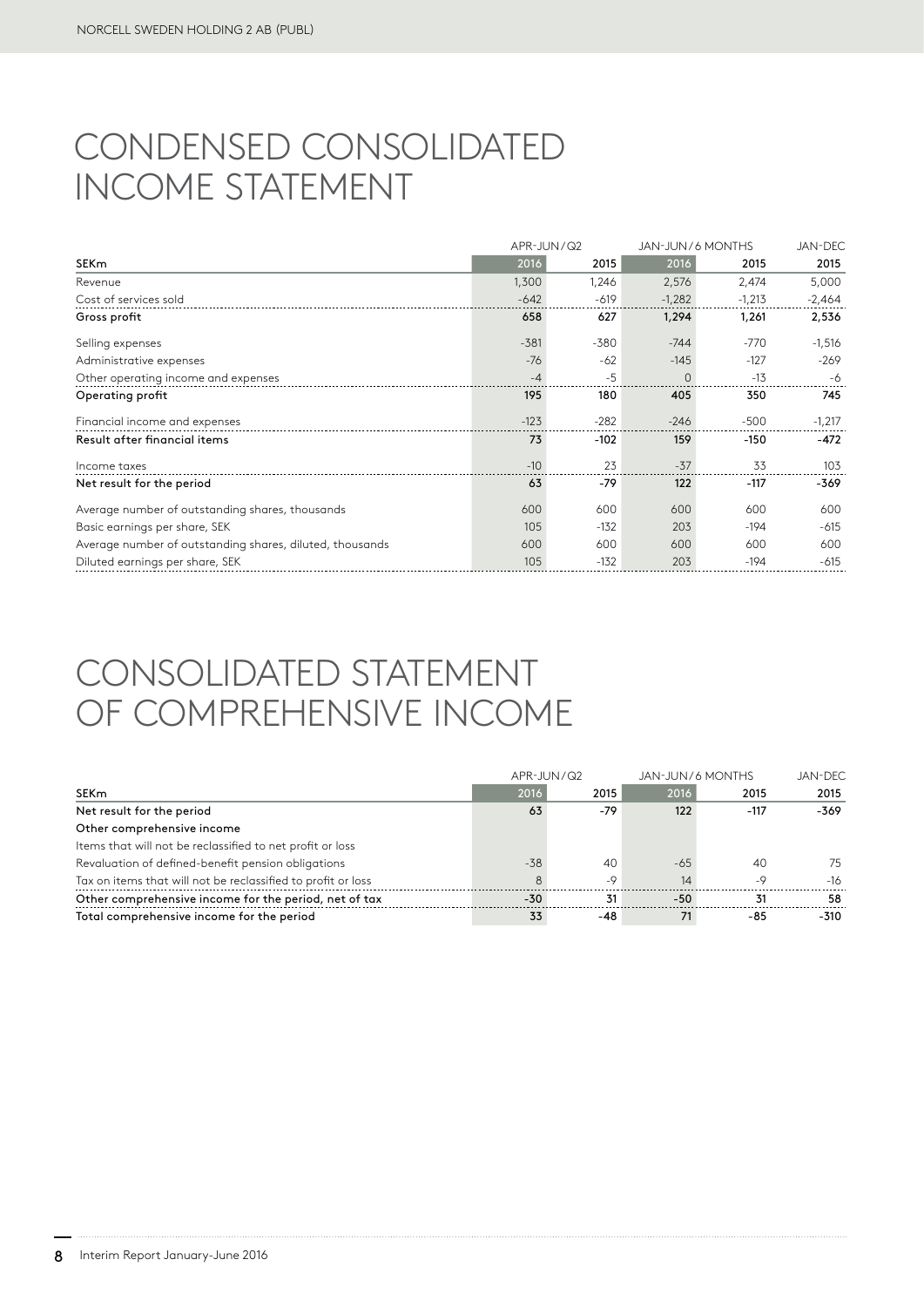### CONDENSED CONSOLIDATED BALANCE SHEET

|                                                           | <b>JUN 30</b> | <b>JUN 30</b> | <b>DEC 31</b> |
|-----------------------------------------------------------|---------------|---------------|---------------|
| <b>SEKm</b>                                               | 2016          | 2015          | 2015          |
| <b>ASSETS</b>                                             |               |               |               |
| Non-current assets                                        |               |               |               |
| Intangible assets                                         | 15,128        | 15,780        | 15,451        |
| Property, plant and equipment                             | 1,465         | 1.505         | 1,531         |
| Financial assets                                          | 1,597         | 241           | 942           |
| Total non-current assets                                  | 18,190        | 17,525        | 17,924        |
| <b>Current assets</b>                                     |               |               |               |
| Other current assets                                      | 958           | 790           | 958           |
| Cash and cash equivalents                                 | 622           | 681           | 713           |
| Total current assets                                      | 1,580         | 1.471         | 1,671         |
| <b>TOTAL ASSETS</b>                                       | 19,770        | 18,996        | 19,595        |
| <b>EQUITY AND LIABILITIES</b>                             |               |               |               |
| Equity                                                    | 1,114         | 793           | 1,041         |
| Non-current liabilities                                   |               |               |               |
| Non-current interest-bearing liabilities                  | 9,541         | 9,442         | 9,151         |
| Non-current liabilities to group companies                | 6,972         | 6,769         | 6,873         |
| Other non-current liabilities                             | 246           | 204           | 176           |
| Deferred tax liabilities                                  | 282           | 188           | 259           |
| Total non-current liabilities                             | 17,040        | 16,603        | 16,459        |
| <b>Current liabilities</b>                                |               |               |               |
| Current interest-bearing liabilities                      | 23            | 32            | 528           |
| Other current liabilities                                 | 1,593         | 1,569         | 1,566         |
| <b>Total current liabilities</b>                          | 1,617         | 1,601         | 2,094         |
| <b>TOTAL EQUITY AND LIABILITIES</b>                       | 19,770        | 18,996        | 19,595        |
| Number of outstanding shares, at end of period, thousands | 600           | 600           | 600           |
| Equity per share, SEK                                     | 1,857         | 1,321         | 1,735         |

### CONDENSED CONSOLIDATED STATEMENT OF CHANGES IN EQUITY

|                                           | <b>JUN 30</b> | <b>JUN 30</b> | <b>DEC 31</b> |
|-------------------------------------------|---------------|---------------|---------------|
| <b>SEKm</b>                               | 2016          | 2015          | 2015          |
| Opening equity                            | 1.041         | 1,236         | 1,236         |
| Comprehensive income for the period       |               |               |               |
| Net result for the period                 | 122           | $-117$        | $-369$        |
| Other comprehensive income for the period | $-50$         | 31            | .58           |
| Total comprehensive income for the period | 71            | -85           | $-310$        |
| Transactions with the owners              |               |               |               |
| Repurchase of warrants                    |               | $\sim$        |               |
| Dividend                                  |               | $-357$        | $-357$        |
| Shareholder's contribution                |               |               |               |
| Group contribution, net of tax            |               |               | 474           |
| Total transactions with the owners        |               | $-358$        | 116           |
| Closing equity                            | 1.114         | 793           | 1,041         |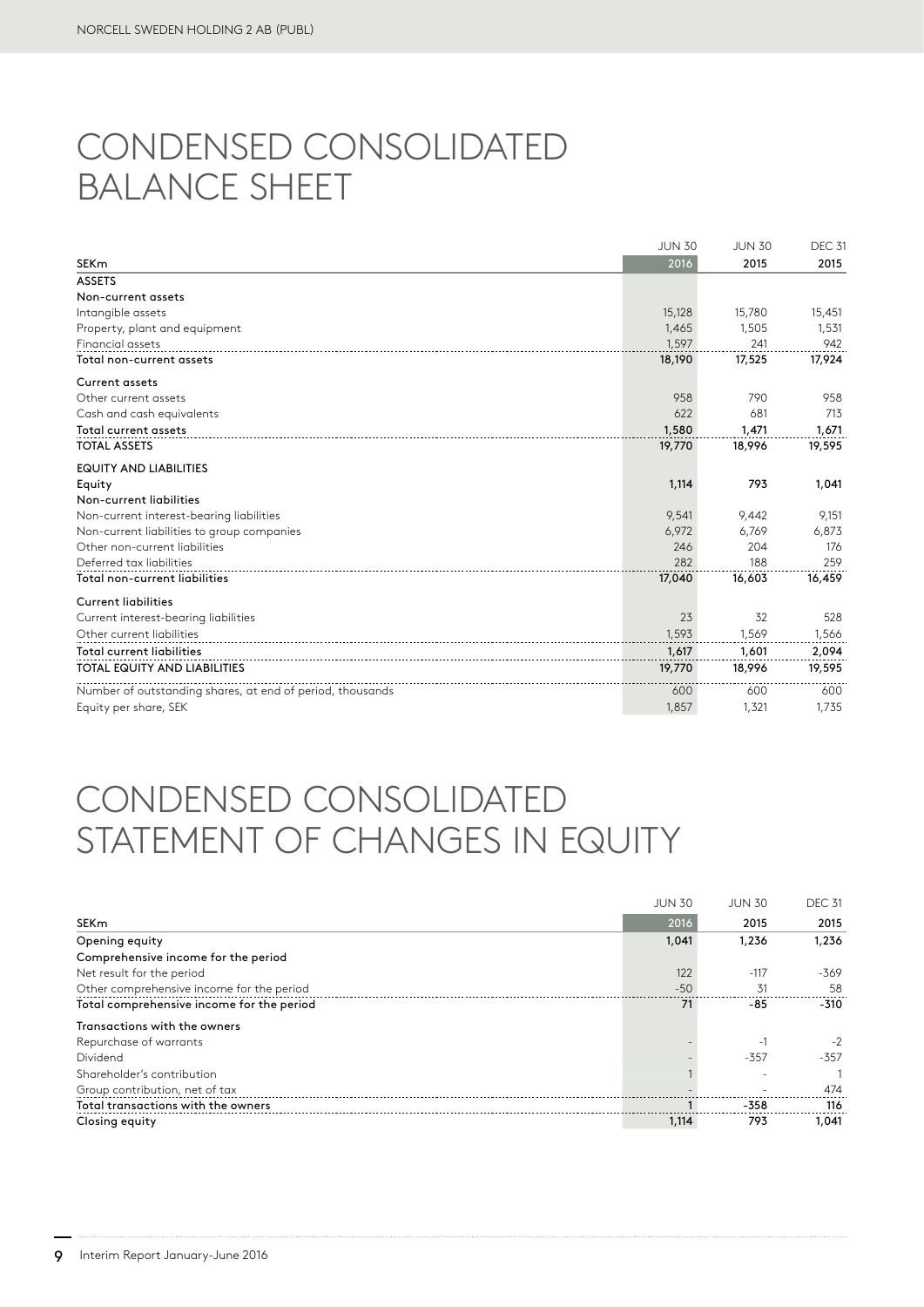### CONDENSED CONSOLIDATED STATEMENT OF CASH FLOWS

|                                                                          |          | APR-JUN/Q2 |          | JAN-JUN/6 MONTHS |          |
|--------------------------------------------------------------------------|----------|------------|----------|------------------|----------|
| <b>SEKm</b>                                                              | 2016     | 2015       | 2016     | 2015             | 2015     |
| Operating activities                                                     |          |            |          |                  |          |
| Result after financial items                                             | 73       | $-102$     | 159      | $-150$           | $-472$   |
| Adjustments for non-cash items                                           | 508      | 542        | 987      | 1,085            | 2,163    |
| Cash flow from operating activities<br>before changes in working capital | 581      | 439        | 1,146    | 935              | 1,691    |
| Change in working capital                                                | $-23$    | $-57$      | $-63$    | $-58$            | 121      |
| Cash flow from operating activities                                      | 558      | 382        | 1,084    | 877              | 1,812    |
| Investing activities                                                     |          |            |          |                  |          |
| Acquisition of intangible assets                                         | $-91$    | $-103$     | $-177$   | $-214$           | $-381$   |
| Acquisition of property, plant and equipment                             | $-107$   | $-132$     | $-231$   | $-284$           | $-594$   |
| Investment in financial assets <sup>1)</sup>                             | $-385$   |            | $-637$   |                  | $-580$   |
| Divestment of property, plant and equipment                              |          |            |          |                  |          |
| Divestment of financial assets                                           |          |            |          |                  | 0        |
| Cash flow from investing activities                                      | $-582$   | $-235$     | $-1,044$ | $-498$           | $-1,556$ |
| <b>Financing activities</b>                                              |          |            |          |                  |          |
| Repurchases of warrants                                                  |          | $-1$       |          | $-1$             | $-2$     |
| Dividend                                                                 |          | $-357$     |          | $-357$           | $-357$   |
| <b>Borrowings</b>                                                        | 2,300    | 100        | 2,300    | 100              | 2,000    |
| Amortisation of borrowings                                               | $-2,306$ | -8         | $-2,413$ | $-15$            | $-1,749$ |
| Payment of borrowing costs                                               | $-18$    |            | $-18$    | $-11$            | $-21$    |
| Cash flow from financing activities                                      | $-24$    | $-266$     | $-131$   | $-285$           | $-129$   |
| Net change in cash and cash equivalents                                  | $-48$    | $-119$     | $-91$    | 95               | 127      |
| Cash and cash equivalents at beginning of period                         | 670      | 799        | 713      | 586              | 586      |
| Cash and cash equivalents at end of period                               | 622      | 681        | 622      | 681              | 713      |

1) Intercompany loans to the parent company Com Hem Holding AB.

### ADJUSTMENT FOR NON-CASH ITEMS

|                                                          |      | $APR$ -JUN/ $Q2$ |      | JAN-JUN/6 MONTHS |        |
|----------------------------------------------------------|------|------------------|------|------------------|--------|
| SEKm                                                     | 2016 | 2015             | 2016 | 2015             | 2015   |
| Depreciation/amortisation                                | 397  | 389              | 793  | 765              | 1.545  |
| Unrealised exchange-rate differences                     |      | -38              |      | $-153$           | $-188$ |
| Capital gain/loss on sale/disposal of non-current assets |      | 9                |      |                  | 9      |
| Change in fair value of derivatives                      |      | 11               |      | 30               | 39     |
| Change in capitalised borrowing costs and discounts      |      | 9                | 16   | 18               | 71     |
| Change in accrued interest expenses                      | 51   | $-21$            | 87   | 49               | -66    |
| Interest not settled with cash, group companies          | 39   | 179              | 80   | 359              | 736    |
| Other profit/loss items not settled with cash            |      | 4                |      |                  | 16     |
| Total                                                    | 508  | 542              | 987  | 1.085            | 2.163  |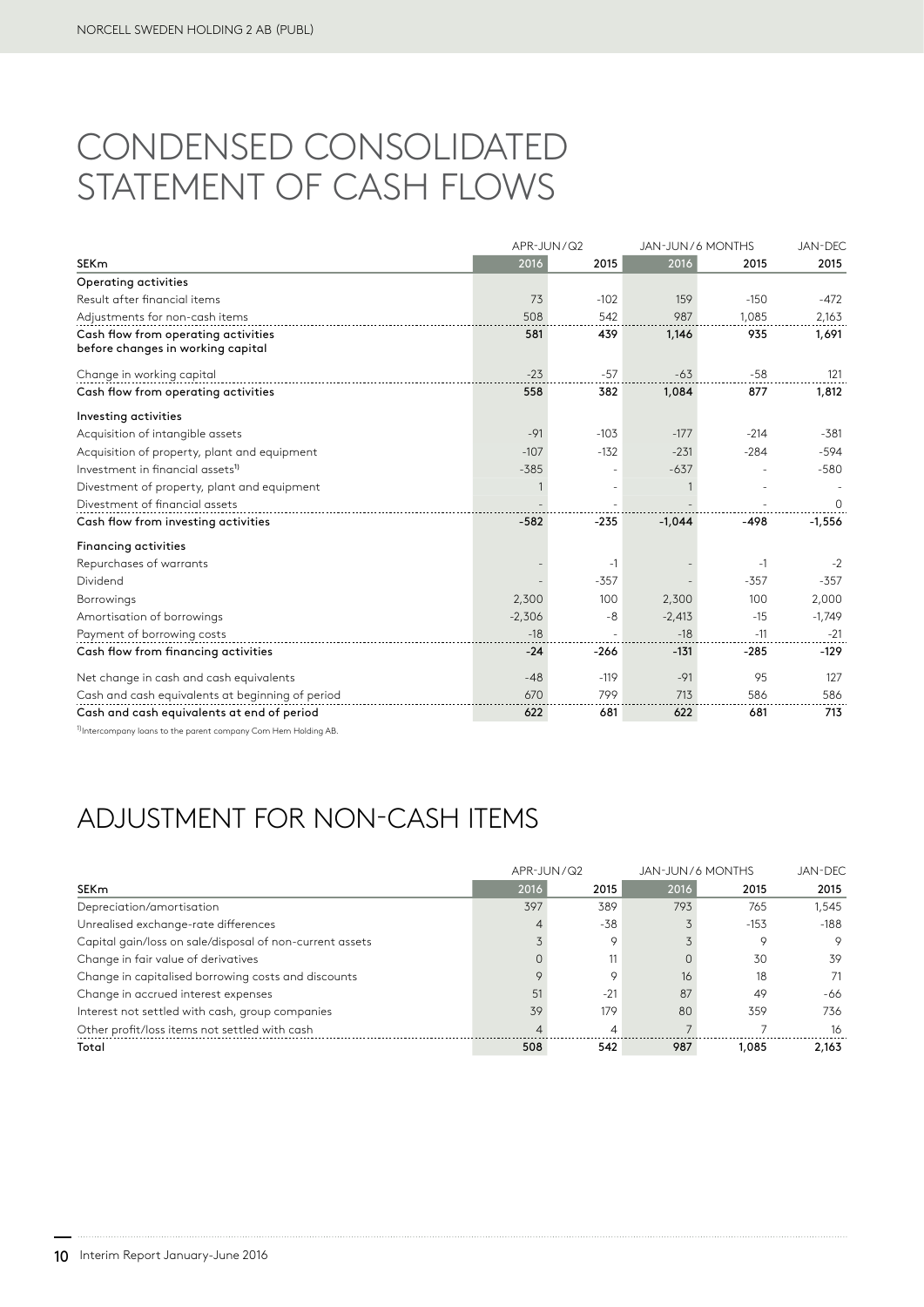### PARENT COMPANY CONDENSED FINANCIAL REPORTS

| <b>INCOME STATEMENT</b>             | APR-JUN/Q2 |      | JAN-JUN/6 MONTHS |      | JAN-DEC |
|-------------------------------------|------------|------|------------------|------|---------|
| <b>SEKm</b>                         | 2016       | 2015 | 2016             | 2015 | 2015    |
| Revenue                             |            |      |                  |      |         |
| Administrative expenses             |            | 0    |                  |      |         |
| Other operating income and expenses |            |      |                  |      |         |
| Operating profit/loss               |            | 0    |                  |      |         |
| Financial income and expenses       |            | 386  | 15               | 447  | 357     |
| Result after financial items        |            | 386  | 15               | 447  | 357     |
| Income taxes                        |            |      |                  |      |         |
| Net result for the period           |            | 386  | 15               | 447  | 357     |

| STATEMENT OF COMPREHENSIVE INCOME   | $APR$ -JUN/ $Q2$ |      | JAN-JUN/6 MONTHS |      | JAN-DFC |
|-------------------------------------|------------------|------|------------------|------|---------|
| SEKm                                | 2016             | 2015 | 2016             | 2015 | 2015    |
| Net result for the period           |                  | 386  | 15               | 447  | 357     |
| Other comprehensive income          |                  |      |                  |      |         |
| Comprehensive income for the period |                  | 386  |                  | 447  | 357     |

| <b>BALANCE SHEET</b>                       | <b>JUN 30</b> | <b>JUN 30</b> | <b>DEC 31</b> |
|--------------------------------------------|---------------|---------------|---------------|
| SEKm                                       | 2016          | 2015          | 2015          |
| <b>ASSETS</b>                              |               |               |               |
| Financial assets                           | 10,940        | 12,258        | 10,829        |
| Deferred tax assets                        |               |               | 2             |
| Current assets Group companies             |               | 251           |               |
| Cash and bank balances                     |               |               | 0             |
| <b>TOTAL ASSETS</b>                        | 10,942        | 12,511        | 10,831        |
| <b>EQUITY AND LIABILITIES</b>              |               |               |               |
| Restricted equity                          |               |               |               |
| Unrestricted equity                        | 3,928         | 4,004         | 3,914         |
| Non-current liabilities to Group companies | 6,972         | 6,769         | 6,874         |
| Non-current liabilities                    |               | 1,694         |               |
| Current liabilities to Group companies     | 42            |               | 42            |
| Other current liabilities                  | $\Omega$      | 44            | 0             |
| <b>TOTAL EQUITY AND LIABILITIES</b>        | 10,942        | 12,511        | 10,831        |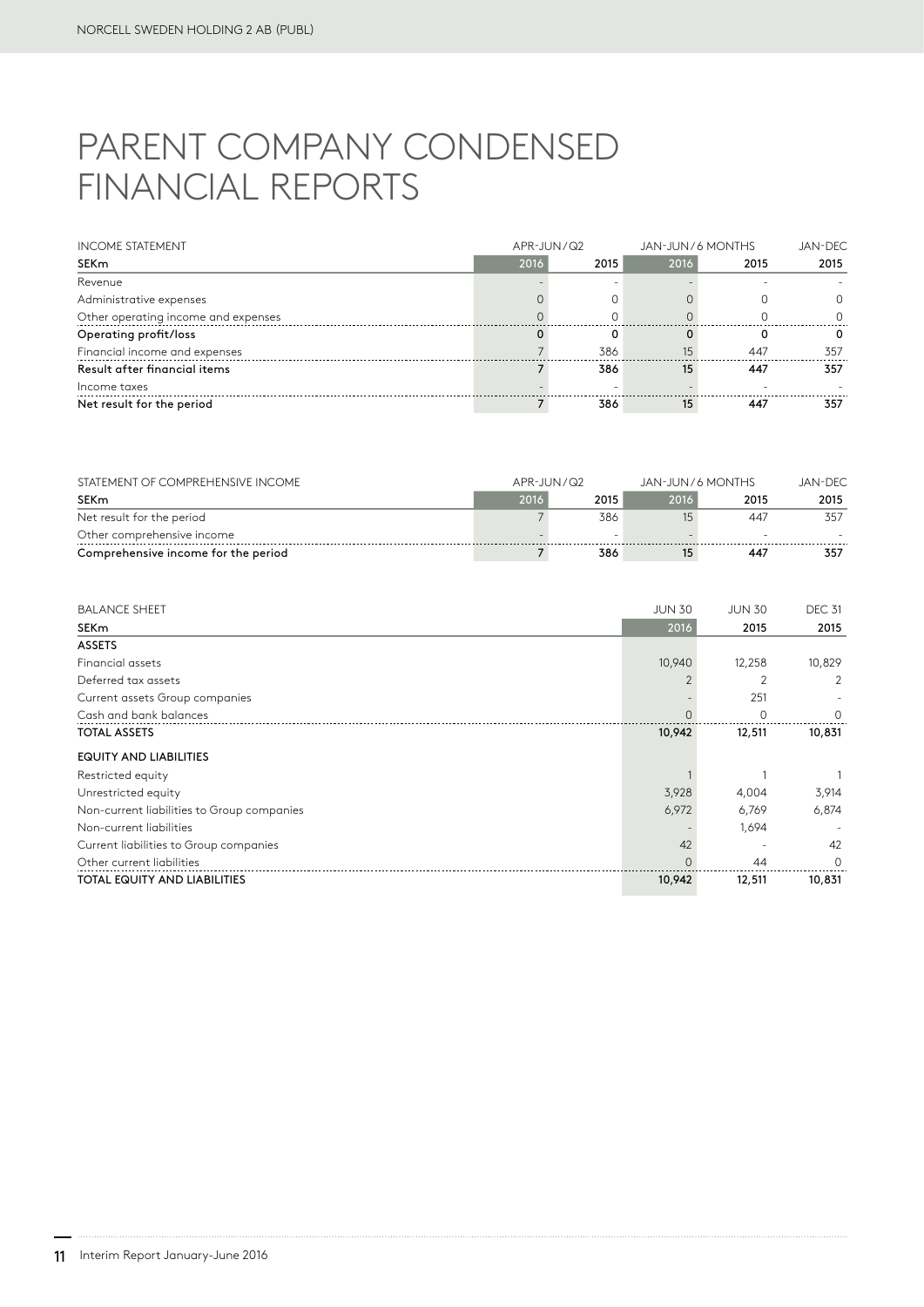# OTHER INFORMATION

NorCell Sweden Holding 2 AB (publ) is a Swedish limited liability company (Corp. ID. No. 556859-4187), with its registered office in Stockholm, Sweden and is a wholly owned subsidiary to Com Hem Holding AB (Corp. ID. No. 556858-6613). The shares in the parent company Com Hem Holding AB are listed on Nasdaq Stockholm, Large Cap.

#### **Accounting policies**

The consolidated financial statements are prepared in accordance with International Financial Reporting Standards ("IFRS") as adopted by the EU and described in the Group's 2015 Annual Report. The Group's functional currency is the Swedish krona (SEK), which is also the presentation currency of the Group. All amounts have been rounded to the nearest million (SEKm), unless otherwise stated. New or amended IFRSs that became effective on January 1, 2016 had no material effect on the consolidated financial statements. The interim report for the Group has been prepared in accordance with IAS 34 Interim Financial Reporting and the Annual Accounts Act. Condensed financial statements for the Parent Company have been prepared in accordance with the Annual Accounts Act and RFR 2 Accounting for Legal Entities. Disclosures in accordance with IAS 34.16A are incorporated in the financial statements and its accompanying notes or in other parts of this interim report.

#### **Reclassification of revenue**

All revenue derived from securing our connected households, earlier reported separately as "Landlord revenue" for our vertical network as well as income from the Group's communication operator business (iTUX), previously included within "Other revenue", has from Q1 2016 been grouped together and reported on the line "Network operator revenue". In addition, billing fees related to our consumer business, which have earlier also been reported within "Other revenue", have been reported under "Consumer revenue". Consumer revenue together with reported unique consumer subscribers will now reconcile with the reported consumer ARPU as ARPU was also previously calculated on this basis. All earlier reported periods have been recalculated in accordance with the above.

#### **Adjustments**

Certain financial information and other amounts and percentages presented in this report have been rounded and therefore the tables may not tally. The abbreviation "n/m" ("not meaningful") is used in this report if the information is not relevant.

#### **Fair value of financial instruments**

The fair value of the Group's financial assets and liabilities are estimated to be equal to the carrying amounts except for outstanding notes. Fair value of derivatives as of June 30, 2016 amounted to SEK 0m (9).

#### **Related parties**

For information on related parties, see the Annual report 2015, page 61. No significant changes or transactions have occurred in the interim period, in excess of loans to the parent company Com Hem Holding AB.

#### **Operating segment**

The operations of the Group are integrated and constitute a single operating segment that offers bundled services to consumers (digital-TV, broadband and fixed telephony), B2B (broadband and telephony) and landlords (basic TV service), in a single market,

Sweden. This is also the base of the Group's management structure and the structure for internal reporting, which is controlled by the Group's Chief Executive Officer, who has been identified as the chief operating decision maker. As such, the Group does not present any operating segment information.

#### **Risks and uncertainties**

The Group and the Parent Company have identified a number of operational and financial risks. Operational risks include increased competition, changes to laws and regulations, the ability to retain and attract key employees, substitution from fixed to mobile telephony, technological advances, the ability to retain and attract customers, programme content and risks associated with suppliers. Financial risks include refinancing, liquidity, credit, interest rate, and currency risks. For a detailed description of the significant risk factors for the Group's future development, see the Group's 2015 Annual Report. The Group believes that the risk environment has not changed from the description in the 2015 Annual Report.

#### **Incentive programmes in the parent company Com Hem Holding AB**

In the parent company Com Hem Holding AB there are four incentive programmes, two long-term share-savings incentive programmes "LTIP 2015" and "LTIP 2016"and two programmes comprising a total of 4,949,944 issued and paid warrants. Employees in the subsidiaries of NorCell Sweden Holding 2 AB (publ) participates in all four programmes.

#### **Events after the end of the reporting period**

No subsequent events to be reported.

#### **Auditor´s review**

This interim report has not been reviewed by the company´s auditors.

#### **Disclosure**

NorCell Sweden Holding 2 AB (publ) discloses the information provided in this interim report pursuant to the terms and conditions for the group's Senior Notes and Rule book for Issuers on Nasdaq Stockholm. The information was published at 7.30 a.m. CET on Tuesday, July 12, 2016.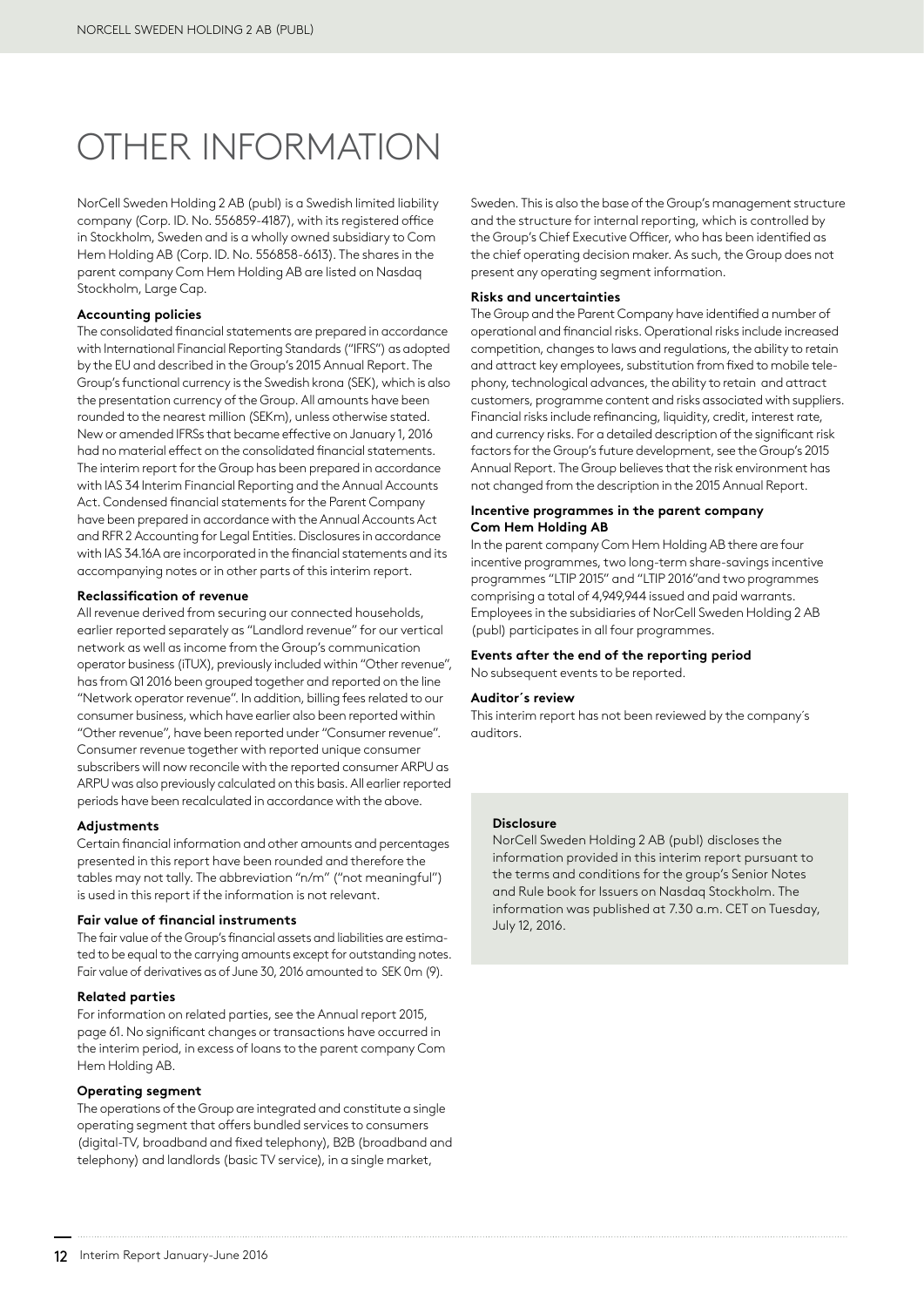#### **Board's assurance**

The Board of Directors and the CEO certify that the Interim Report gives a true and fair overview of the Parent Company's and Group's operations, their financial position and results of operations, and describes the material risks and uncertainties facing the Parent Company and other companies in the Group.

Stockholm July 12, 2016

Nicholas Stathopoulos Mikael Larsson Chairman of the Board Board member

Joachim Ogland Andrew Barron

Board member

Anders Nilsson Board member and CEO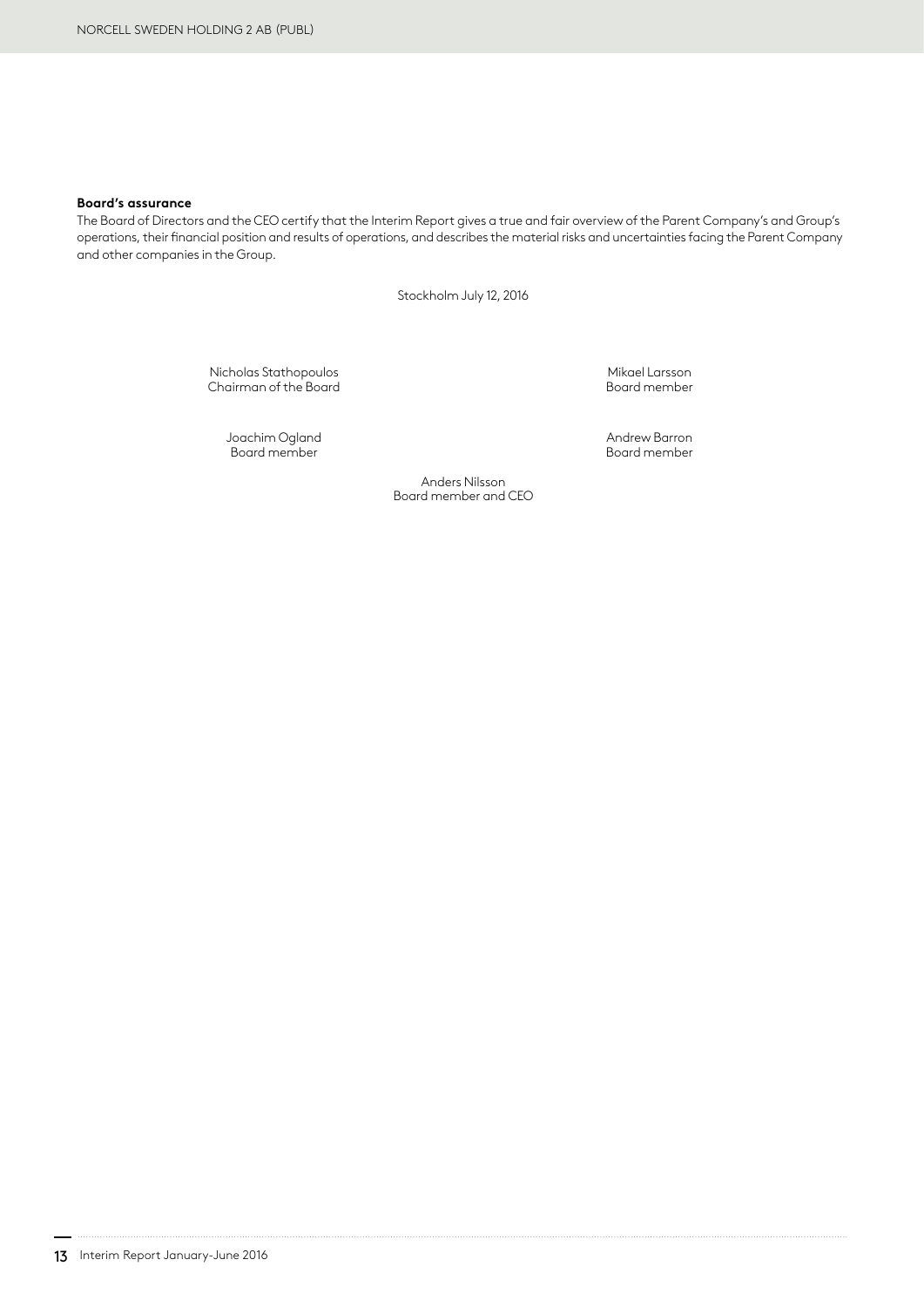### ABOUT COM HEM

- More than 2 million Swedish homes are connected to Com Hem's network.
- A market-leading provider of broadband up to 1 Gbit/s, and the fastest download speed according to the Netflix Speed Index.
- The largest range of TV services in Sweden, with more than 80 channels.
- Since 2013, Com Hem has offered a competitive range of broadband and telephony services for B2B customers.
- The company was founded in 1983, has approximately 1,200 employees and its head office in Stockholm.
- The shares in the parent company Com Hem Holding AB are listed on Nasdaq Stockholm, Large Cap list, under the ticker symbol COMH.
- For more information, visit www.comhemgroup.com

#### VISION:

The most satisfied customers in Sweden within digital-TV, broadband and fixed telephony.

#### **Total revenue H1 2016 - SEK 2.6bn**

#### **CONSUMER** BUSINESS TO BUSINESS TO BUSINESS TO BUSINESS TO BUSINESS TO BUSINESS TO BUSINESS TO BUSINESS TO BUSINESS TO BUSINESS TO BUSINESS TO BUSINESS TO BUSINESS TO BUSINESS TO BUSINESS TO BUSINESS TO BUSINESS TO BUSINES

Share of revenue H1 2016

78%





6% Share of revenue H1 2016

phoner

We have more than 60,000 business customers. 18,000 of these customers subscribe to our services via Com Hem's vertical network.

15%

#### We sell broadband, digital-TV and fixed telephony to households within our footprint. By the end of June 2016, we delivered 1,6 million RGUs to 926,000 customers across our footprint.

#### NETWORK OPERATOR (LANDLORD AND ITUX) Share of



Our consumer services require that we also have a contract with a landlord or a communication operator. We have contracts with over 20,000 separate landlords and 13 communication operators. Our own communication operator iTUX serves approximately 135,000 households.

Com Hem operates and maintains one of the fastest and most technologically advanced networks in the world. It gives us a competitive advantage over other industry players as we are able to use the same platform for all our services. Com Hem takes total responsibility for the customer experience – from a leading range of services and a reliable network to a fully insourced customer service.

Our goal is to convert as many as possible of our more than 2 million households – whether via the vertical or open infrastructures – into subscribers of our digital services. In H1 2016, we grew our consumer customer base by 2.0% or 15,000 unique consumers.